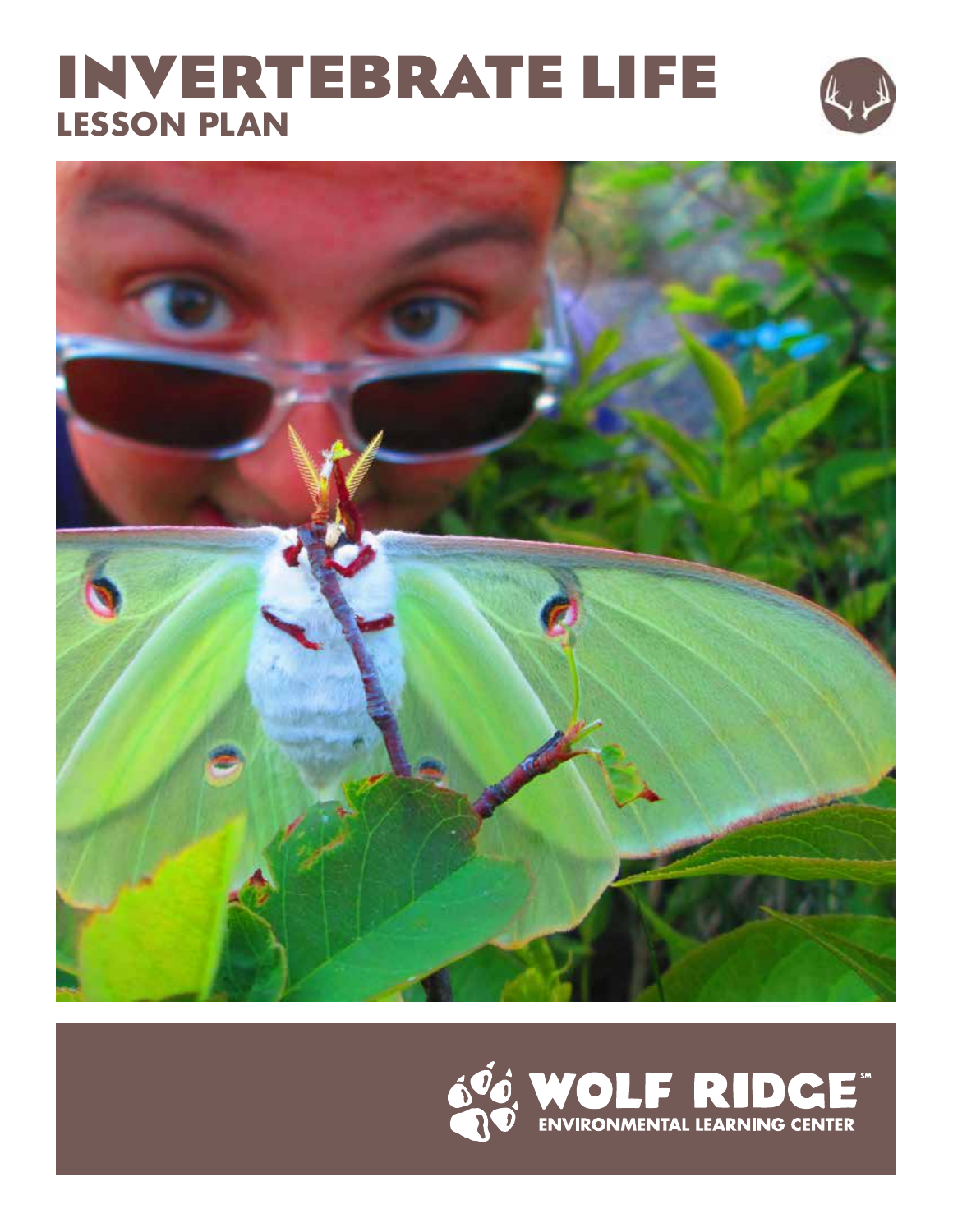## **INVERTEBRATE LIFE**



#### CLASS DESCRIPTION: An Animal Class

Students will become familiar with common invertebrate life around Wolf Ridge by investigating the diversity of organisms they observe on an investigation hike. Emphasis will be placed on two groups of invertebrates: the insects, and the spiders. Students will learn to identify insects and spiders using field guides as they practice catch and release techniques around the fields and woods of Wolf Ridge. Appreciation for insect niches in the environment will be stressed.

**Total time:** 3 hours (two hours outdoors) Audience: 6-20 students, 4th grade through adult Activity level: moderate Travel: 1 1/4 mile Total uphill travel: 200 feet

#### GUIDING QUESTION

What invertebrates are found at Wolf Ridge and why are they important?

#### **CONCEPTS**

- 1. All living and non-living components of an environment interact with one another to form an ecosystem.
- 2. A complex natural system is more stable than a simple one, and more able to absorb disturbances.
- 3. All living things acquire physical and behavioral adaptations to be successful in their environment.
- 4. The variability of living organisms is called biodiversity.

#### **OUTCOMES**

Upon completion of the Invertebrate Life class students will be able to:

- Understand the concept of biodiversity and the global proportion of species that are invertebrates.
- Describe the diversity of insects found on the property of Wolf Ridge.
- Describe the roles insects and other invertebrates play in the ecosystem.





*Our mission* is to develop a citizenry that has the knowledge, skills, motivation and commitment to act together for a quality environment.

6282 Cranberry Road | Finland, MN 55603-9700 | www.wolf-ridge.org

*Wolf Ridge Environmental Learning Center and the USDA are equal opportunity providers and employers.*